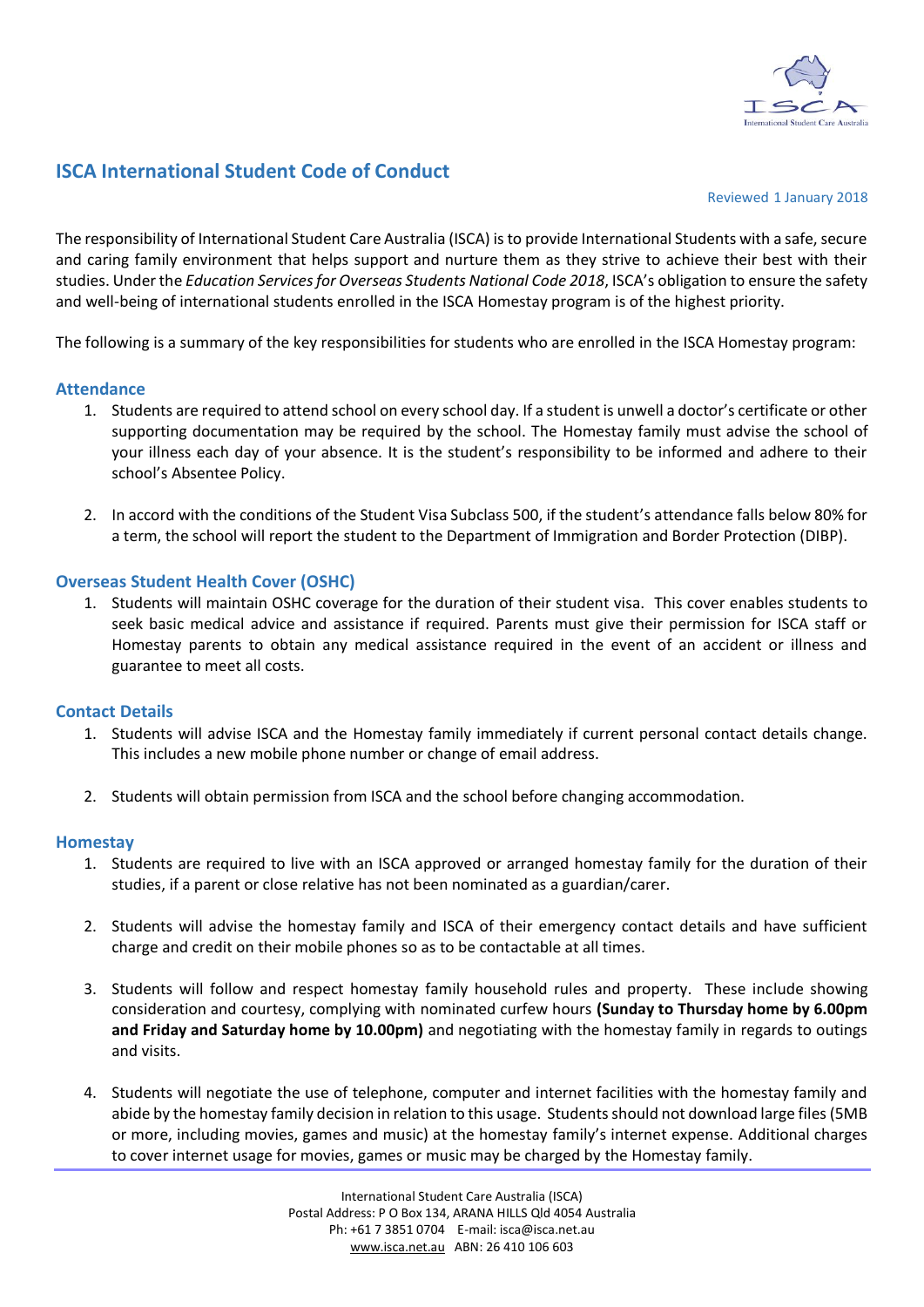- 5. It is illegal for students to access pornographic or violent material and/or to download content that is illegal to possess by Australian law.
- 6. Students are not permitted to smoke, consume alcohol, use non-prescribed drugs or possess offensive weapons (including martial arts items or knives) while enrolled in an ISCA Homestay program.
- 7. Students will be treated as a respected member of the family, and will be expected to be an active member of the household. There is a minimum of four weeks before a student can be moved to a new homestay family. Transfers to a new family will incur additional charges and will only be for valid reasons affecting a student's wellbeing. ISCA reserves the right to move a student in exceptional circumstances.
- 8. Students are invoiced by the semester and must provide 2 weeks written notice if leaving the program to secure a refund.

# **Travel**

- 1. Requests to travel must be made using the Travel Request form available from the school and travel will only be permitted if it has been approved by the school and ISCA.
- 2. Travel during term days and school hours is prohibited except for activities organised by the school.
- 3. Students are permitted to travel within Australia during weekend or school holidays only with:
	- a. The host family or,
	- b. Prior school and ISCA approval and completion of the school's Travel Request form. (a minimum of 7 days' advance notice is required).
- 4. Independent travel overseas (except to go directly home for holidays) is not permitted.
- 5. When returning home for school holidays, students must allow sufficient time when booking flights to and from Australia so as not to arrive late for the first day of term or depart earlier then the completion of each school term. All flight itineraries must be submitted and approved in advance by the school prior to booking. All flights must arrive and depart Australia during daylight hours, if at all possible. Students must advise Homestay hosts of their flight departure and return dates and provide a copy of the airline ticket.

# **Overnight and weekend stays**

1. Students can stay overnight with a friend during weekends only if prior permission from both Homestay families and school has been given. Students are required to submit the Travel Request form to gain prior school approval (minimum of 5 days' advance notice).

# **Australian Law and ISCA Policy**

- 1. Students will obey Australian laws and regulations at all times.
- 2. Students are not permitted to be served or consume alcohol in licensed premises or public places.
- 3. It is illegal to possess and/or use non-prescribed drugs in Australia.
- 4. Students will not engage in inappropriate sexually explicit behaviour at any time.
- 5. Students must seek permission from their host school to work in accordance with the *Queensland Child Employment Regulation 2006*.
- 6. Students enrolled in an ISCA program may only drive a vehicle in Australia if they have obtained an Australian driving licence. Driving lessons to obtain an Australian driving licence must be undertaken with a professional driving school and instructor. Fees will apply for these lessons.
- 7. Students enrolled in an ISCA program must not ride in cars driven by any Provisional License holders (i.e. P plates) including children of the host family.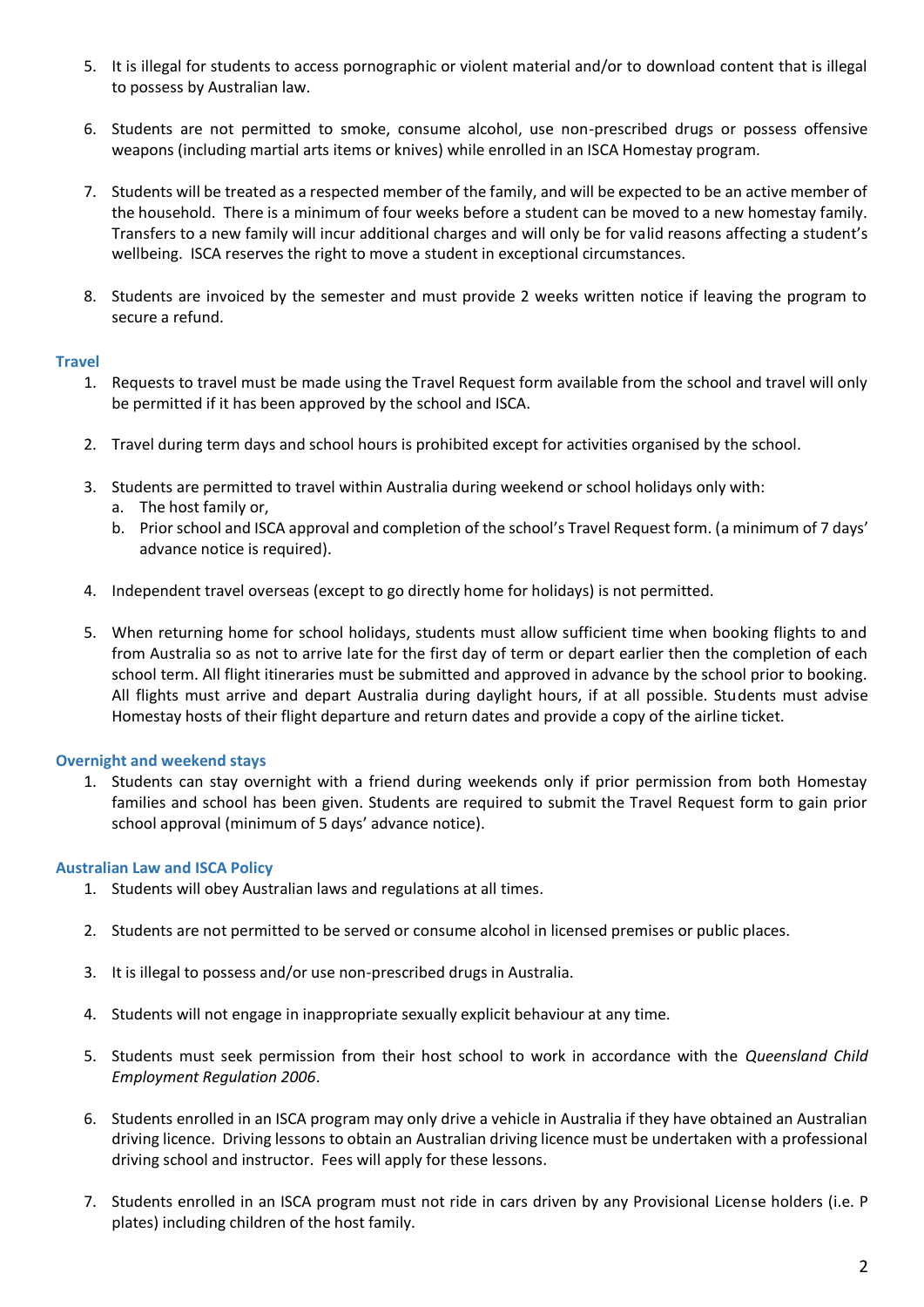**I have read and understand the ISCA Code of Conduct. I understand that my Homestay Accommodation may be cancelled without refund if I do not comply with the above Code of Conduct.**

| $\sim$<br>Signed: | ,,,,,, |  |
|-------------------|--------|--|
|                   | Jale.  |  |

Full Name (in English as per passport): \_\_\_\_\_\_\_\_\_\_\_\_\_\_\_\_\_\_\_\_\_\_\_\_\_\_\_\_\_\_\_\_\_\_\_\_\_\_\_\_\_\_\_\_\_\_\_\_

As parents/guardians of the Applicant (under the age of 18 years), I understand and agree that my son/daughter will comply with the ISCA Student Code of Conduct.

| <b>Naned</b> |  |
|--------------|--|

 $\Box$  Date:  $\Box$   $\Box$   $\Box$   $\Box$ 

Parent or legal guardian's signature